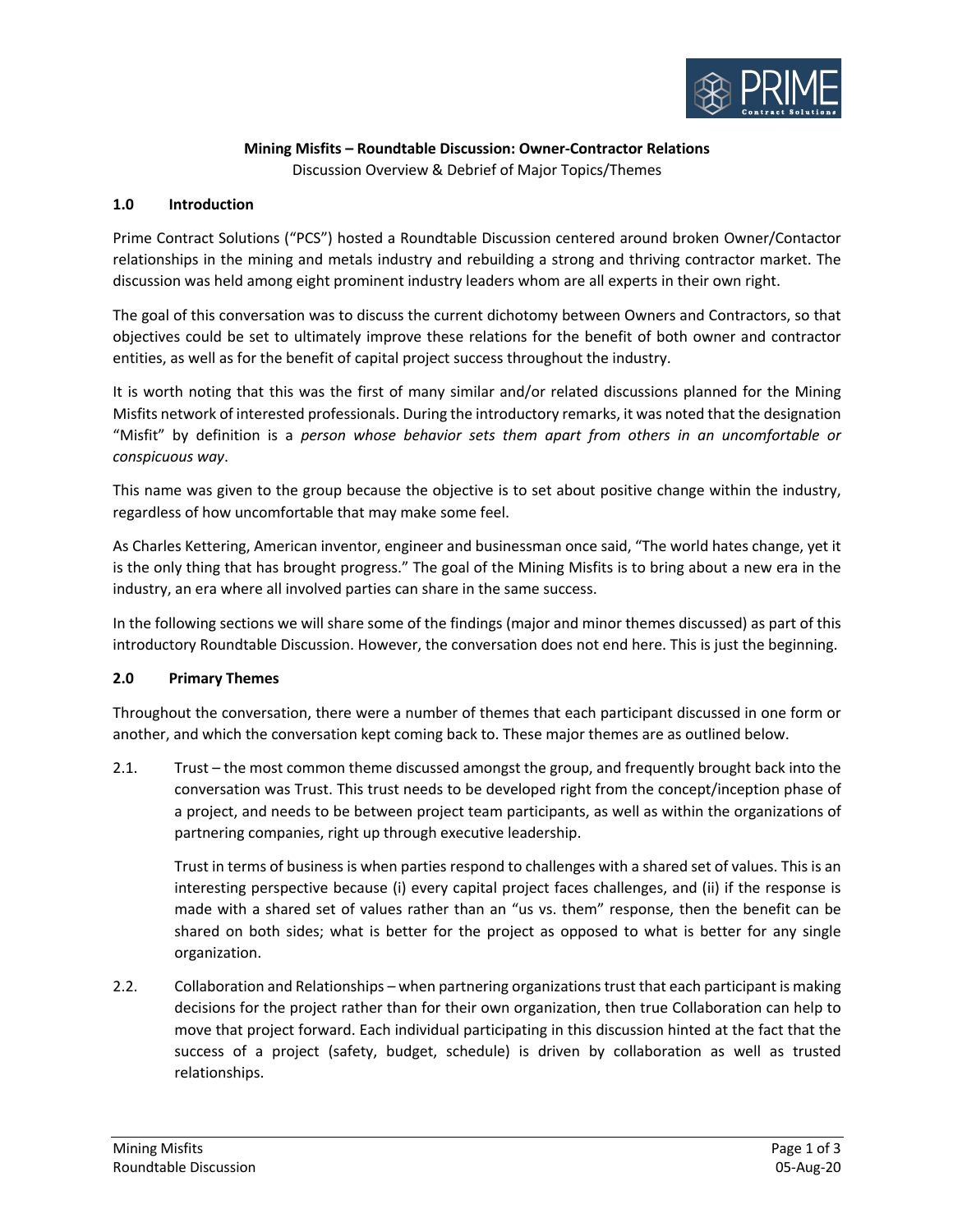

Once again, this is a selfless approach to project execution in that decisions are made to benefit the project, not any one organization which commonly and ultimately results in damage to the partner organization and/or the project itself.

It is not uncommon for owner organizations to have a mindset of risk management, and a contractor organization to have a mindset of claims management. Much of this starts on day one of developing the contractual relationship. More importantly, these defensive mindsets inhibit collaboration.

2.3. Understanding – it is quite possible that the lack of Trust and Collaboration between partnering organizations is rooted in the fact that decision makers and contract architects (whether legal, commercial or leadership) do not understand the business model and needs of the partner organization. This Understanding is critical in defining the relationship and setting the stage for project execution.

By understanding the business model of the contractor, or the needs of the owner, the partners are able to nurture a relationship of compassion. There is no reason why both business partners cannot be successful in executing a project; again, it does not have to be an "us vs. them" relationship.

2.4. Risk Transfer and "Price" – Legal contract negotiating, and modern procurement practices are detrimental to developing relationships. During contract negotiations, the predominant legal position among many mining companies is aimed at transferring as much risk as possible to the contractors to give them the full burden of cost and schedule overruns. This behavior poses a significant detriment to any organizational relationship. The consensus among the Mining Misfits was that this behavior is primarily due to a lack of understanding of the other party's primary drivers and overall business objectives, and typically results in an adversarial environment before the contract is even signed.

If you couple such legal practices with current Supply Chain Bots, the constant focus on "price" versus "value" only further hinders the relationships of mining companies and contractors. It was the impression of many Mining Misfits that mining companies, for the most part, do not want contractors to make a good profit. It seems illogical. Do we demand our doctors give us a price reduction rather than fair-market value for quality services? Who would trust the cheapest surgeon for their own openheart surgery? Most would concur that they would want the best, not the cheapest!

# **3.0 Secondary Themes**

As the primary themes provided some structure to the entire conversation, there were also a number of secondary themes that were discussed and are worth mentioning here. Some of these secondary themes are directly related to those primary themes mentioned above, and some we will explore in more detail in future round table discussions.

- 3.1. Relationships need to be between owner-contractor organizations and leadership teams, as well as between owner and contractor project-dedicated teams and personnel. This is commonly referred to as organizational "stitching", as it does not end with the project teams alone.
- 3.2. Personnel retention from one project to the next is the challenge of contractor organizations. Owners need to recognize this challenge and provide solutions from their side.